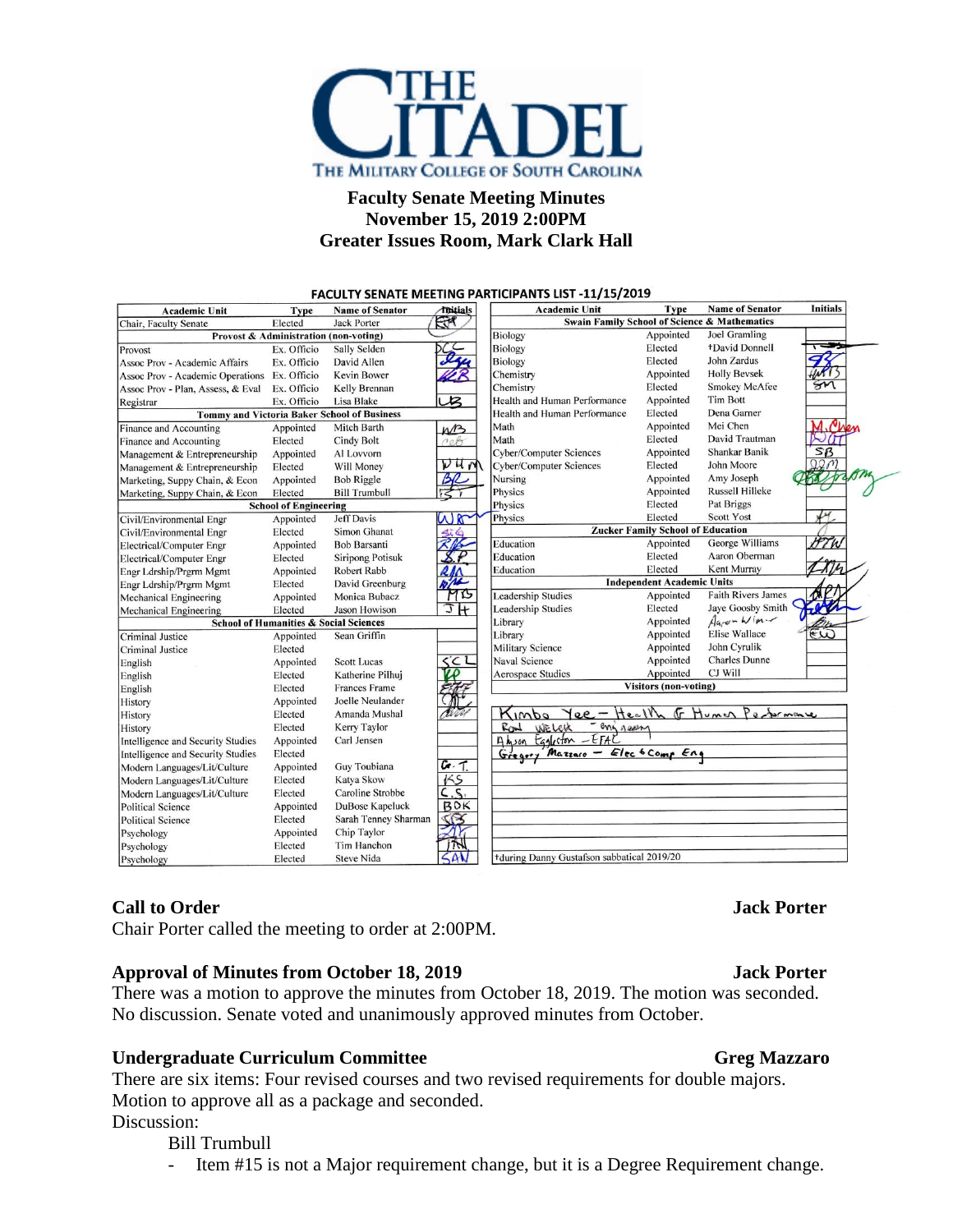Senate voted: Unanimously passed, motion carried.

### **Department of Mathematical Sciences** Mei-Qin Chen

Motion to table discussion until Mei-Qin Chen arrives and seconded.

### **2019 CGC Student Satisfaction Survey Results Kelley Kinney**

The Office of Institutional Research sent the Student Satisfaction Survey to all active CGC students each spring:

1112 students invited, 284 responded (25.5% response rate).

Participation and demographics:

- 48.9% women and 45.4% were male (more women than men are in Master's Programs, which is reflective of enrollment, and there are more men than women in the Undergrad Program, which is also reflective of enrollment).
- Majority employed full time and most are satisfied with their Citadel experience.

Enrollment: More Grad than Undergrad completed the survey.

- Top Five Reasons for Attending the Citadel:
	- 1. Citadel Reputation,
	- 2. Location, Reputation of Particular Program,
	- 3. Online Courses,
	- 4. Recommendations from friends,
	- 5. Cost.
- Course Delivery: Not a big difference between Grad and Undergrad in this area.
- Student Services: Most are satisfied/Very Satisfied.
- Academic Advising: For the most part, advisors are meeting students' needs.
- Faculty: Survey is broken out by school.
- Veteran Student Questions:
	- o 44% have used the Veterans Center,
	- o 91% are aware of the Veterans Center
	- o 78% know where to go if they have questions regarding Veteran Services.
- Online Student Satisfaction: For the most part, very satisfied with Blackboard, Technical Assistance, Quality of Instruction, Accessibility of Advisor, and Course Offerings.
- Overall Satisfaction: From 2015-2019, satisfaction has remained steady.

### **Department of Mathematical Sciences** Mei-Qin Chen

Mei-Qin arrived.

Motion to approve the Standards and Procedures for Tenure and Promotion for Mathematical Sciences Department and seconded.

Mei Chen discussed that the two major changes to the revised T&P Standards are: 1) The qualification/quality of journal papers, and 2) Three publications are needed for promotion to Professor.

Senate voted: Unanimously passed, motion carried.

### **Update from the Provost Sally Selden**

Dr. Selden arrived from an event at the Zucker Family School of Education. It is important for her to know what other schools and departments are doing in the classroom. She encouraged everyone to share pictures and information to keep her informed. This resonates with our external stakeholders, Alumni and our donors.

The Provost Office welcomes concerns from faculty; and, they are listening and addressing the issues brought forth such as the calendar and some safety concerns. All future safety alerts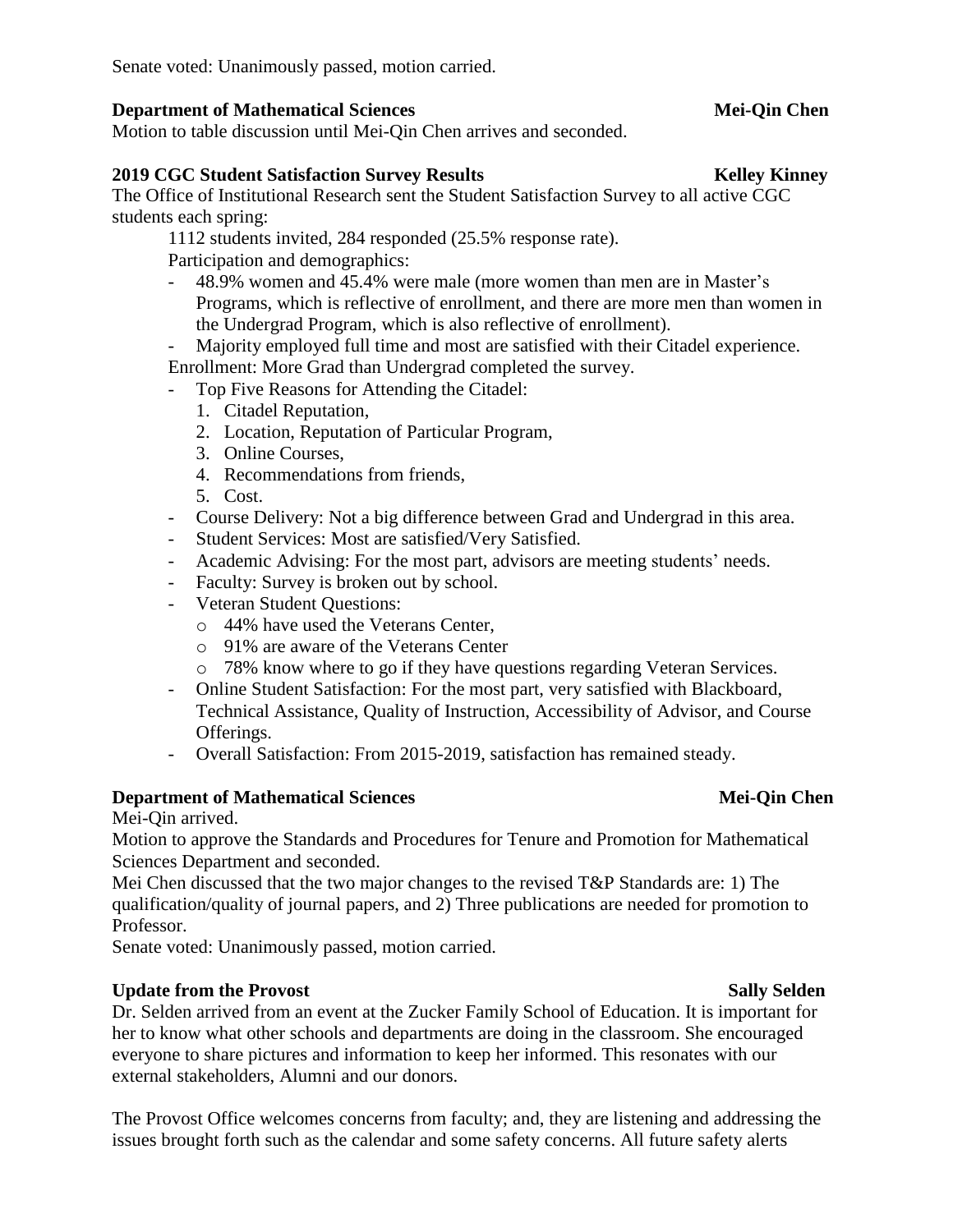regarding individuals will now contain pictures, so we will be able to identify the person/persons easier.

Policy Updates:

- Personal Relationship Policy coming forth—Not allowing personal relationships between cadets and Faculty/Staff, as well as prohibiting relationships with faculty/staff who are teaching, supervising or mentoring any students.
- Whistleblower Policy is also coming forth and that is under review by our attorney right now.
- Revised Sexual Misconduct Policy is next, which is going to merge our two existing policies. This will happen when we hire our new Title IX Coordinator, and that process is underway right now. We are hoping to bring someone in to that position with a background in law.

Equity Issues and Salary: There was a cost of living adjustment this year for faculty making less than \$100,000. For faculty and staff making over \$100,000, there is a small pool of money to give small raises based on performance. Dr. Selden is available for more information re if faculty have questions. There is a second small pool of money for equity adjustments. These are based on Dean recommendations and the disparity from current earnings and market rates. Recommendations are sent to the Provost, she reviews them, and then forwards them on to HR and the Budget Office. The plan is for these to be in effect in December.

Met with The Citadel Foundation about a month ago and they asked for initiatives that can be offered as options to graduated classes. If faculty have an initiative within their department that a class could get behind, let the Provost know. The older the class, the larger the gift opportunity. We need class gifts at \$25K, \$50K, \$75K, \$100K, and there could be bigger ones. They are aware of the needs from a facilities perspective but not of a specific department or program.

- Daniel Library is currently working on digitizing information and documents. An endowment fund would speed up this process and help maintain it.
- The Commandants Office was able to get a few classes to create endowments for training opportunities for cadets.
- Our Alumni Association has a new Director and he is very much interested in student scholarships.

The Strategic Plan is almost finalized. Karin Roof will work with our Communications and Marketing Office to develop support materials. We have an alum who is very interested in developing more for veteran student support.

Thank you to Jane Clegg for creating the Provost Report 2019. Taskstream was not easy to pull data from it to compile the report. The company, Watermark, which provides Taskstream also has another product, Digital Measures, which is designed to support faculty data aggregation. The Citadel has decided to move to Digital Measures for faculty reports and Dr. David Allen will address the program.

Dr. Selden turned the meeting over to the Assoc. Provost, Dr. David Allen, to talk about Digital Measures.

## Dr. David Allen:

Digital Measures and Watermark: Digital Measures is a better product for annual reviews and compliance for faculty annual reviews accreditation. Baker School of Business is currently using Digital Measures.

Discussion: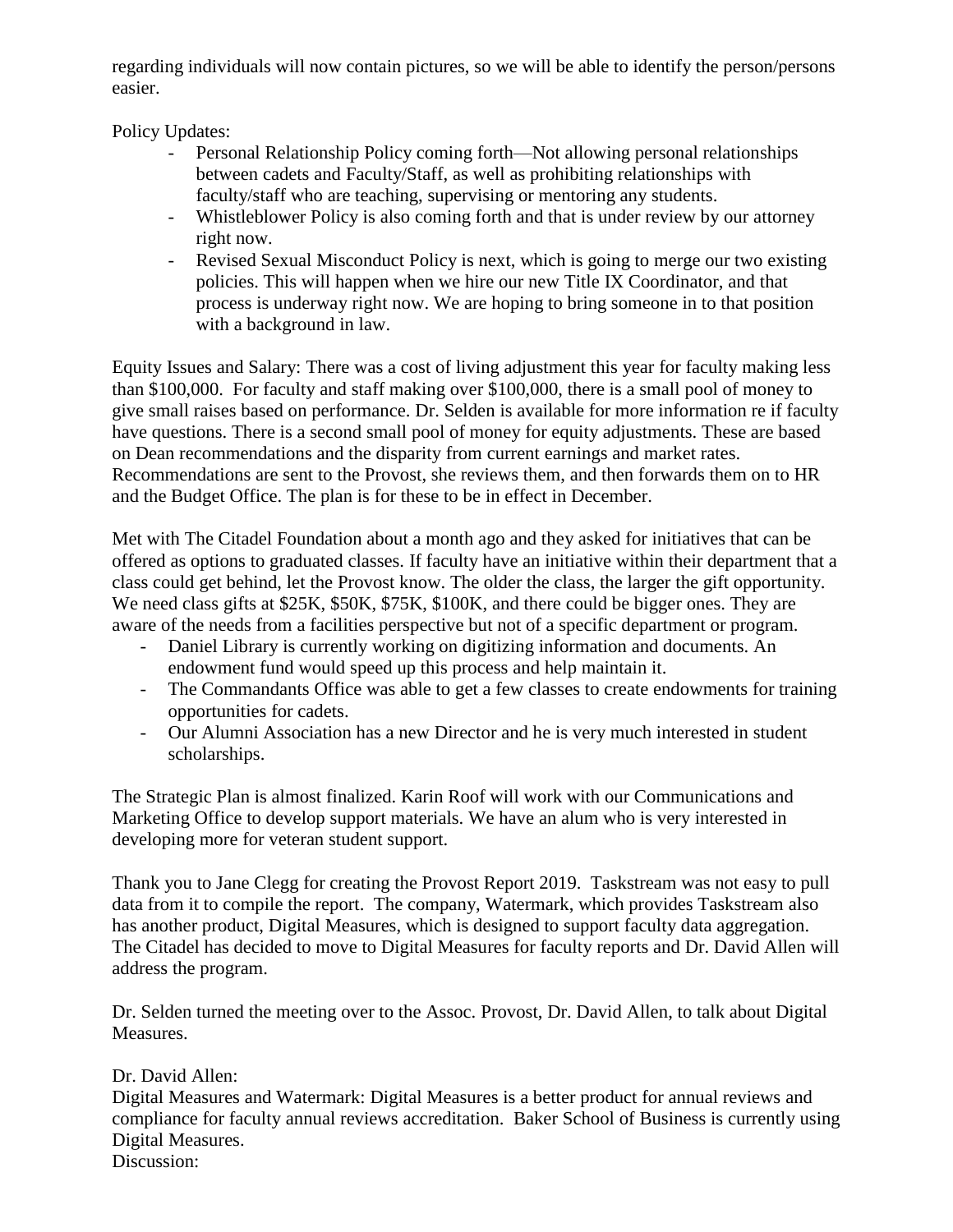Aaron Wimer:

- Used Digital Measures at previous university; it is more robust for scholarships; it will help with the annual review; and, it is easy to update after the original data entry Mitch Barth:

- It automates a lot of the stuff you are doing manually. The more you automate the less room for error. Student evaluations can be loaded as batches according to a DM technical engineer.

Holly Bevsek:

- Can we export things from Task Stream into Digital Measures? David Allen: You can create a link to your Task Stream.

Joelle Neulander:

- Faculty went to Taskstream last year; this year we're shifting to DM. How long are we going to stay with DM?

Provost: We have a five-year contract.

Senator:

- What about assessments?

David Allen: Assessments will stay in Task Stream.

Senator:

- Will we also be using Digital Measures for Promotion and Pre-Tenure Review? David Allen: Yes.

## David Allen:

The DM shift to occur by February 2020. Provost's Office is able to work with departments that want to go early.

Advising: Registration went well, freshmen numbers look good. A large number of students want online classes. Everyone should be registered by Christmas break.

Assoc. Provost for Academic Operations, Dr. Kevin Bower, gave an update about the Master Plan. Architects have been on campus and are having meetings with the Deans and Department Heads. This is a year-long process. They started with gathering data and this next stage is critical. They are listening to your concerns and taking your ideas and questions. They will prepare a document for us at the end of all this, which will be a strategy for the next 15 years and beyond of what our campus will look like. Thursday, 2:30 pm, Nov 21 in Buyer Auditorium is the final meeting. Please bring your ideas, questions, and concerns. We will send out a reminder with the exact location. There will be a focus group with the four Master Planners next week. They will be visiting in January, March, June, and September and then they will prepare drafts. This will all be over in October.

Jack Porter: For Faculty Senate members there will be a focus group one week from today. Friday, November 22 from 12:30-1:30 in Room 230 Mark Clark Hall.

Dr. Selden: They are excellent listeners and they will going before the Board of Visitors in January.

Two additional updates from the Provost:

- 1. There will be a change in indirect funding for grants. 50% will go to that office, 25% will go to the school or center, and 25% will go to PI.
- 2. There will be a new Graduation requirement (non-academic) which will affect cadets entering next fall. Each cadet will be required to fulfill 6 semesters of residency. One can be Study Abroad.

Discussion:

John Moore: